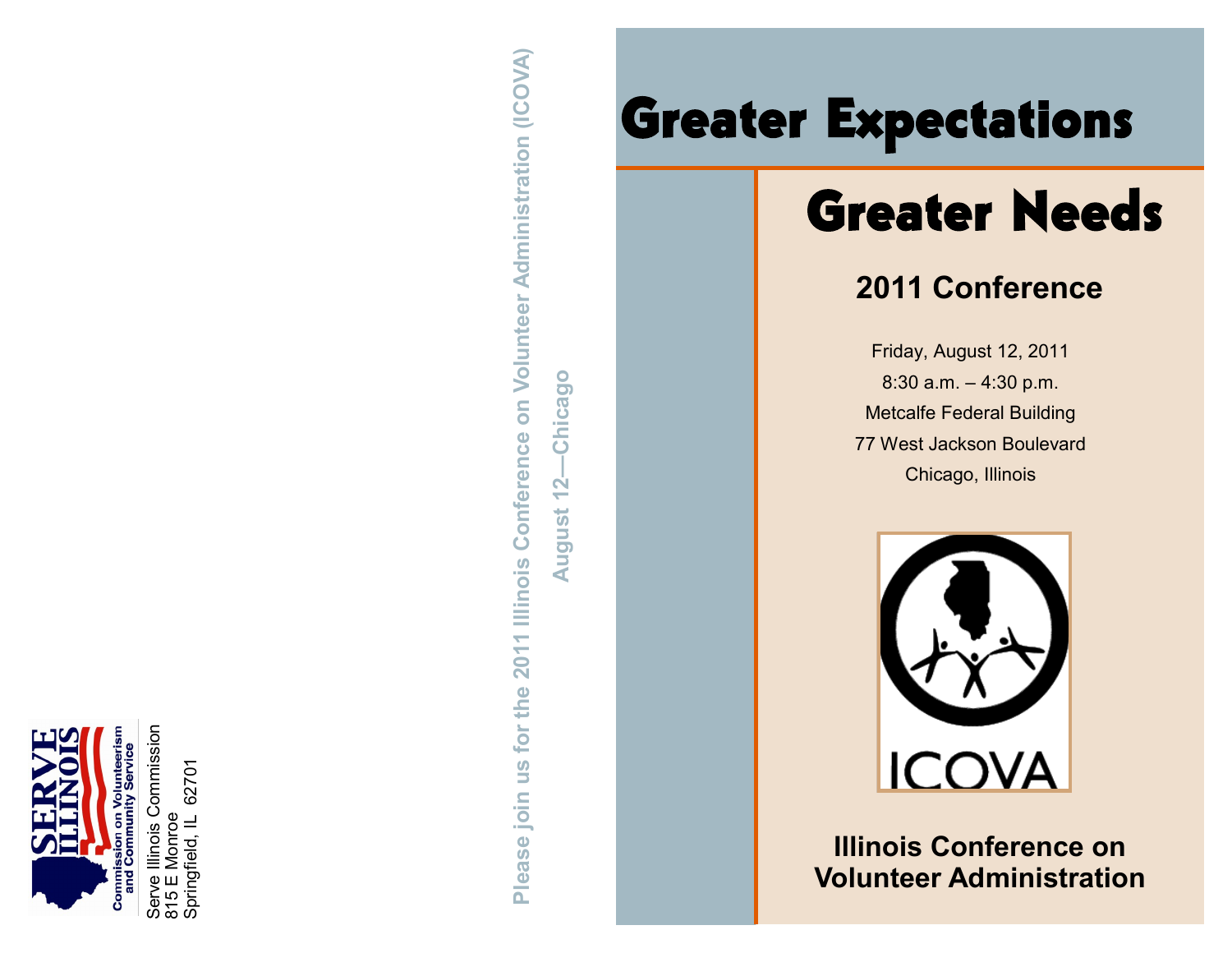

## Keynote Speaker

## Kaira Esgate

Kaira Esgate serves as the Executive Director of Reimagining Service, a national multi-sector coalition dedicated to converting good intentions into greater impact through increased volunteer management capacity nationwide. Kaira

has nearly 15 years experience working in the government and nonprofit sectors.

Prior to her current position, Kaira was a staff member for more than a decade at CaliforniaVolunteers – the state service commission. During her tenure with CaliforniaVolunteers, Kaira served in a variety of roles, including overseeing the agency's program development and grant-making activities, leading planning efforts with the service and volunteering field, developing/launching the CaliforniaVolunteers brand and award winning CaliforniaVolunteers.org website, and most recently as Chief of Staff. In her role as Chief of Staff, Kaira coordinated the agency's work with the Governor and First Lady's offices, provided strategic counsel to the nation's first Cabinet-level Secretary of Service and Volunteering, managed the activities of the 25-member CaliforniaVolunteers Commission, and led the agency work on national service policy and appropriations.

Kaira is an honors graduate of the University of Oregon and serves as a board member of the Association of State Service Commissions (ASC).

### **Key Highlights**

- **Cost of Attendance is FREE (lunch is not provided & not included with admission)**
- **Space is limited: First come, first served!**   $\bullet$
- *Online registration is highly suggested and is available now at*   $\bullet$ *http://www.icova.info/*
- **16 Workshops to Choose From; 11 at the Intermediate or Ad-** $\bullet$ **vanced Level**

#### Continuing Education Units

CEUs will be available for \$20 at the time of registration

They will be awarded by Prairie State College in:

Licensed Professional Counselor (LPC) , Licensed Clinical Professional

Counselor (LCPC), Social Workers (LCSW) , Teacher - Learning

#### Standard 9 - Collaborative

## **Conference Schedule**

- **8:30 a.m. Registration**
- **9:00 a.m. General Session Keynote Speaker Kaira Esgate, Executive Director, Reimagining Service**

#### **10:00 a.m. Session One Workshops**

#### *1A. "Tap into Experience:"– Effective Use of 50+ Skilled Volunteers*

#### *Donna Pezzuto,* CJE SeniorLife*, Intermediate*

Non-profits are not accessing an available abundant resource that could fulfill their most critical needs - age 50+ volunteers. This workshop addresses why non-profits are not able to tap into this group and some of the steps needed for change. It describes the "TIE" program and benefits of participation.

#### *1B. Quality Assurance– the "Holding On" and "Letting Go" of Volunteers*

*Michelle Vos, Volunteer Coordinator,* National Runway Switchboard, *Basic*

Attendees will learn what procedures need to be in place before recruitment can begin, as well as what processes are best used in selecting and fostering an excellent corps of volunteers who are diverse in age, gender, and race. Firing a volunteer isn't something anyone wants to see happen, but is sometimes necessary to maintain quality. Participants will take away practical tools that can be tailored to the management of volunteers in their agency.

#### *1C. Volunteerism– Understanding and Creating Value*

*Montana Butsch, Principal,* Cloanthus Consulting, *Basic* 

This workshop would be a look into how to create, sustain, and build a reliable volunteer structure within an emerging non-profit organization.

#### *1D. Engaging and Inspiring Volunteers Through Effective Online*

#### *Messaging*

*Kathy Blair*, Suburban Chicago Volunteer Centers, *Intermediate*

Marketing practitioners will share expert advice about how to use compelling website content to recruit volunteers. Paul Feith of Paul Gregory Media, an award winning media/marketing firm, will share tips for effective messaging that call volunteers to action. LeVern Danley of LAD4Creations will provide instructions to making compelling video testimonials that will inspire and motivate.

#### *1E. High Visibility– High Impact: Building Partnerships for Special Events*

*Renee Gauchat,* Forest Preserve District of Will County, *Advanced* 

Attendees will be able to create the best steering committee, identify the best practices of Special Event Planning and use best practices to recruit, orient, train and place volunteer to staff special events.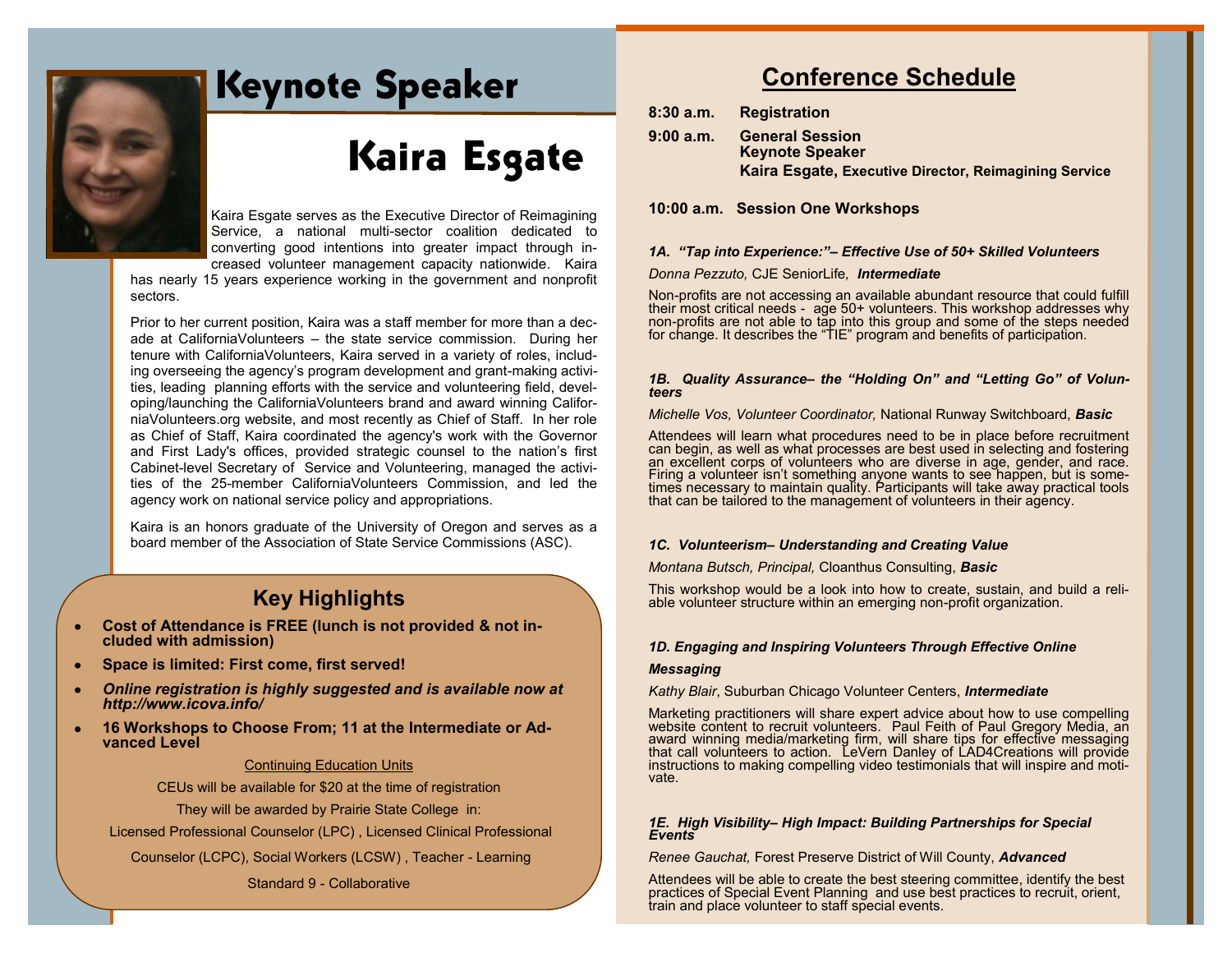#### **11:30 Lunch on Your Own**

#### **1:00 Session Two Workshops**

#### *2A. Accessing Population Survey Data to Enhance Community Needs Assessments and Grant Applications*

*Peter Kamps,* Chicago Dept. of Family & Support Services, *Intermediate*

The U.S. Bureau of the Census/Department of Labor Data Ferrett free website and a PowerPoint presentation will describe how trend lines and demographic variables not traditionally available through the U.S Census Bureau can be accessed and used in identifying and presenting community need for volunteer services. Ways to strengthen grant applications during this economic downturn and allocate funding resources more effectively will also be discussed.

#### *2B. Navigating the Corporate Maze*

#### *Jillian Walsh & Jennifer Nowacki,* Zurich NA, *Basic or Intermediate*

Need to learn a new vocabulary when dealing with corporate partners? Are you tuned in to the latest developments in corporate responsibility and know if your nonprofit mission is in alignment with corporate foundation goals? Do you have a communications strategy for working with companies that leverages your organization's strengths? Experienced corporate professionals can help you get your non profit/for profit GPS on course.

#### *2C. Connecting to Supporters Through Facebook*

#### *Josh Studzinski,* Focused Online Marketing, Inc., *All Levels*

This workshop will provide the attendees with an understanding of how Facebook can help increase their supporters and donors to their Non-Profit. We will discuss how to use Facebook pages, Ads, and more to increase Facebook exposure. The workshop will focus in on key takeaways to implement into each attendees' non-profit.

#### 2D. Leveraging Student Volunteers to Help People Without Lawyers in the Judicial *System*

Carina Segalini, Danielle Hirsch, Katie Anderson, & Brandon Williams, Illinois Justice Corps, Circuit Court, John Marshall Law School, Chicago Bar Association, *Basic*

This session will examine the creation of the Illinois JusticeCorps program—which is a collaboration between the legal community, law schools, legal aid organizations and the Circuit Court of Cook County to recruit, train and supervise students in order to probide legal information and assistance to people without lawyers in the judicial system. This innovative program is a great, cost effective example of developing partnerships and leveraging untapped resources through student volunteers.

#### *2E. Mastering the Art of Balancing Benefits for Volunteers and Your Organization*

#### *Wendy Neuert, Rosie Drumgoole, & Thomas Toney,* Chicago Cares, *Advanced*

This workshop will cover how to make your volunteer needs both educational and engaging for volunteers as well as truly beneficial for your organization without making more work for yourself. We will talk about when to say "no" to volunteers and also how to think long-term about using volunteers to build the capacity of your organization.

#### *2F. Laugh For Your Health*

*Kathy O'Brien,* RN & Certified Laugh Leader for Laughter Sessions, *All Levels* 

Laughter is one of the easiest to practice anti-stress measures, it is empowering and tension-releasing. This session will provide research on laughter and humor , physical benefits, psychological benefits and easy ways to improve your laugh quotient.

#### **2:45 Session Three Workshops**

#### *3A. Year Round Volunteer Recruitment Using Your Website and Social Media*

#### *Daniel Bassil, President,* Tutor Mentor Connection*, Intermediate*

Attendees will learn of on-line resources where they can post volunteer wanted opportunities and learn how to use blogs, video, and social networking to increase attention and volunteer interest in their organization. Specific strategies used by the Tutor/Mentor Connection will be shared.

#### *3B. The Pareto Principle*

#### *Peggy Kozy, Intermediate*

Understanding the needs of any organization requires assessment. The Pareto Principle is just one method of finding the synergy within the multiple levels of your group. Understanding what your workers are thinking will help you to identify what THEY understand is important and how that can make your organization stronger and more efficient.

#### *3C. Leveraging the Strategic Value of Volunteer Programs*

*Chris Smith, Christopher Campbell, & Antoine Colonna d'Istria,* Hands on Suburban Chicago, *Intermediate or Advanced* 

Attendees will be able to identify ways pro bono and traditional volunteers have helped transform organizations, make dollars go further and increase the value of volunteer programs to attract more community partners and funders. Examples of how to expand existing relationships and strategically leverage volunteer support to "do more with less" will be shared.

#### *3D. Community Outreach: Recruitment of Partners and Volunteers*

*Christy Beighe-Byrne,* Chicago Youth Centers, *Intermediate* 

In this workshop, participants will leave with concrete methods of actively engaging and retaining quality partners, volunteers, constituents, and potential donors.

#### *3E. Getting Staff to Manage Volunteers (So YOU Can Manage the Volunteer Program!)*

*Beth R. Lye, Coordinator of Volunteer Resources,* WINGS Program, *Intermediate*

In this workshop we identify 10 common reasons why your staff members are reluctant to work with volunteers and solutions to address (or avoid!) each of them. Included in this session are stories of "real life" situations, practical tools to help you do your job, and some conversation about the true role of the Volunteer Manager within an organization.